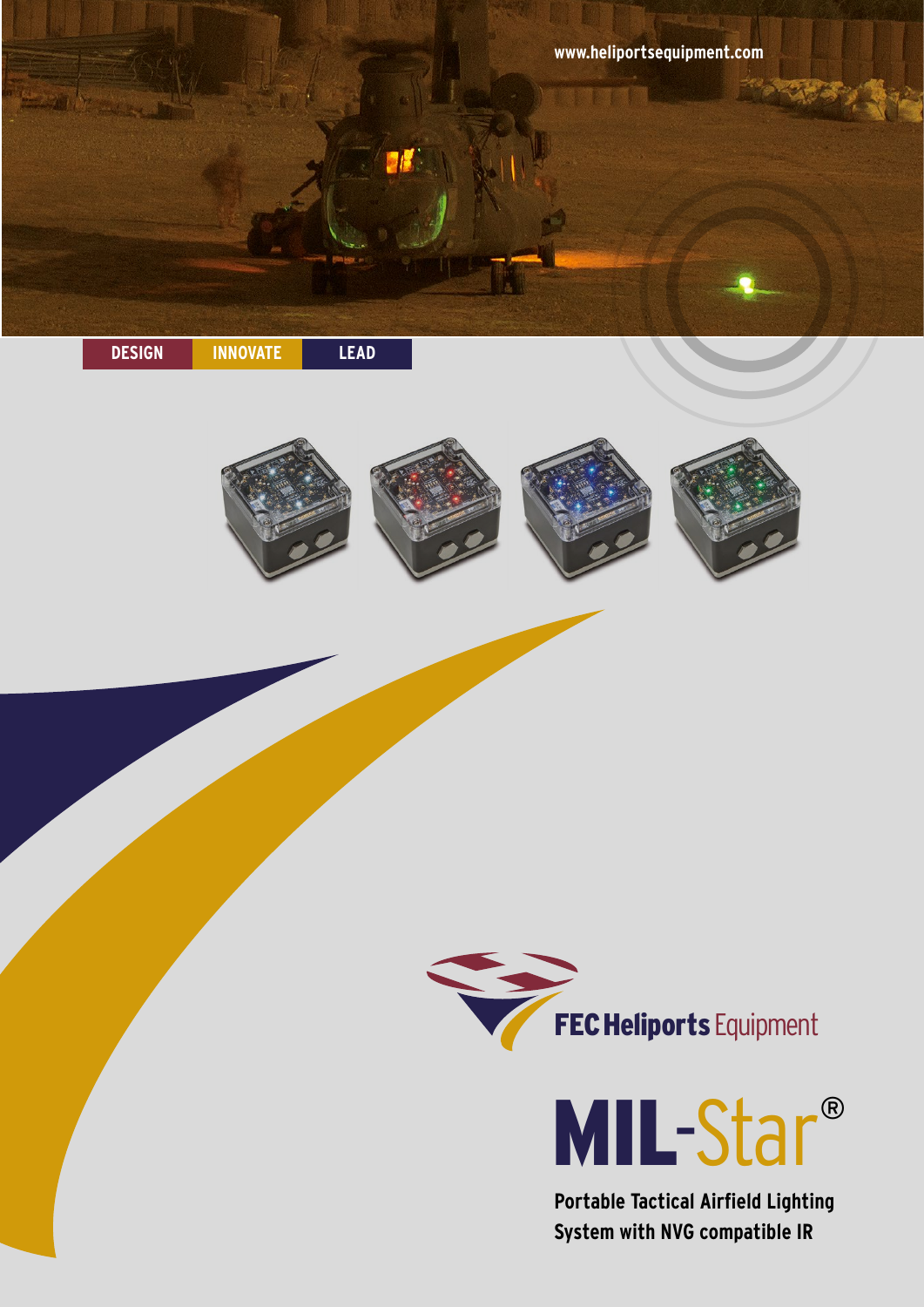### **FEC Heliports Equipment**

**DESIGN INNOVATE LEAD**

**MIL-**Star® **rechargeable battery powered LED helipad lighting system designed for rapid deployment and use by advancing military forces in temporary and emergency situations. Provides safe and effective marking at designated or ad-hoc helicopter landing zones.**

## MIL-Star®

#### **Portable Tactical Airfield Lighting System with NVG compatible IR**

**MIL-**Star® is the upgraded military version of the popular HeliLight System. Our portable lighting systems are used by The United Nations peacekeeping mission in Mali, The Philippine Navy, The Bangladeshi Army, and The Mexican Navy.

Deployed on a global scale in the United Kingdom, the USA, Russia, Bangladesh, Mozambique, Kenya, Mexico, Mali, The Philippines and Japan.

#### **Product features:**

**Application -** Covert and FLIR operations. Effective marking of helicopter landing zones that can be identified at night from distances up to 10 Miles (16km)

**Portable -** Lightweight (10.6 Kg)

**Versatile -** Red, blue, green, white visible LED's and infra-red to support pilots wearing Night Vision Goggles (NVG's)

**Multi-Function -** Programmable to flash warning, location beacon or Morse Code with automatic sunset switching

**Pilot Control -** Wireless via VHF operational at a line of sight ranges in excess of 10km

**Stability -** Stable under the rotor wash of a Chinook



**MIL-**Star® is rechargeable in its case via mains at 100-240V AC, vehicles at 13.5-28VDC, solar or wind power. Run Time Steady - Up to 18 hours. Run Time Flashing - Up to 108 hours. Recharging Time - fully exhausted to fully charged in 3.5 hours.

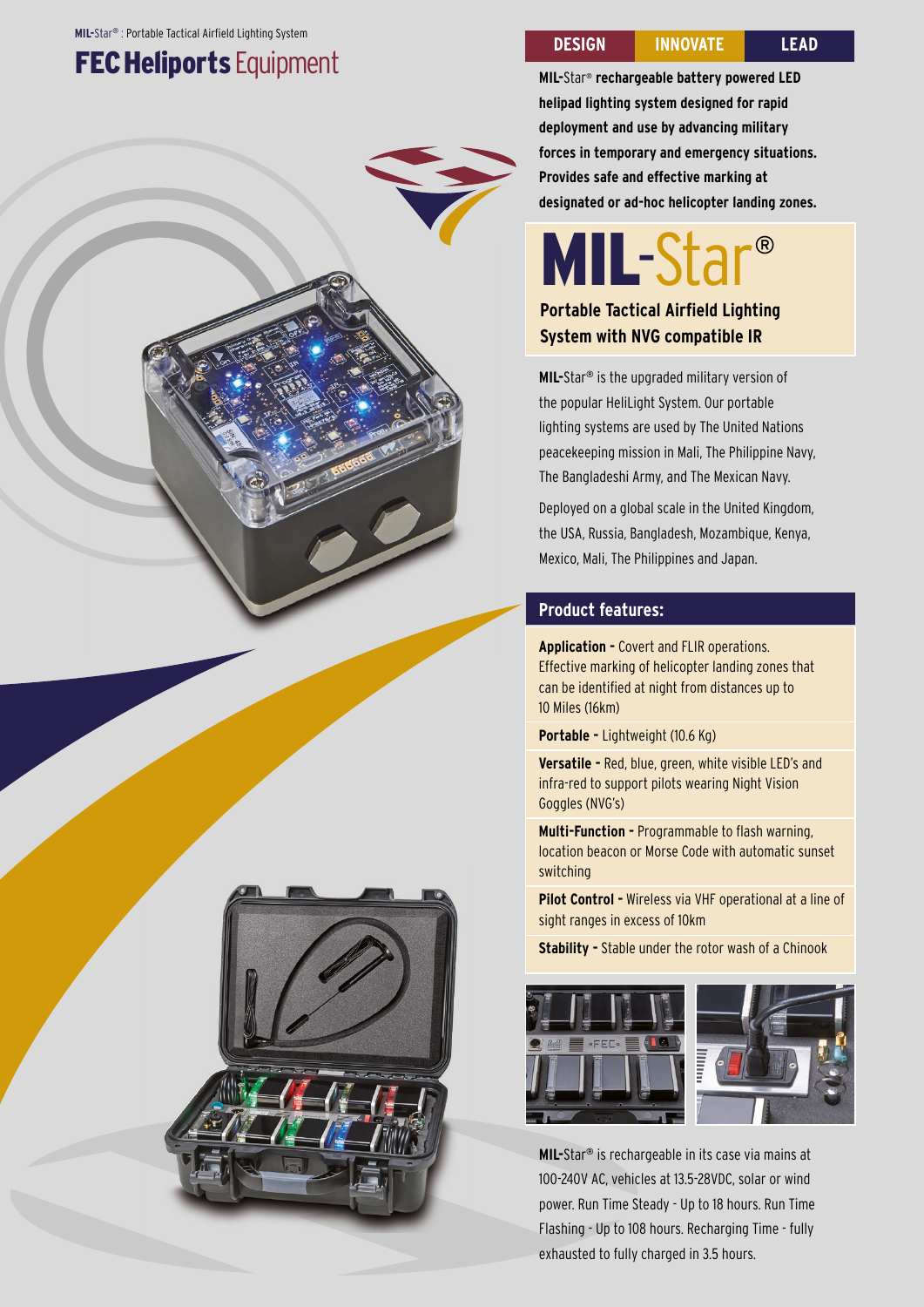#### **Air to Ground Control**

**MIL-**Star® are pilot activation enabled and fitted with an 868 MHz (915 MHz in USA) UHF transceiver. Each light or set of lights can be programmed, interrogated and controlled by wireless commands. **MIL-**Star® can be switched on from the aircraft using an in case Mobile Lighting Controller transceiver operational via VHF at line of sight ranges in excess of 10km.

**MIL-**Star® can be controlled remotely via a PC/ Tablet with the USB-UHF transceiver.

**MIL-**Star® is IP65 rated and fitted with rubber soled stainless steel base for stability. Successfully tested at the Sikorsky Development Flight Center (DFC) in Florida for stability under the full rotor wash of a Chinook.

**MIL-**Star® achieved FCC certification for operation in the US, and CE certification for the European Union.

Colours + IR (Dual Mode)

Where pilots require both visible light and infra-red

lights in the pattern they can either use normal vision or augmentation through the use of Night Vision Goggles (NVG). Any colour + IR can be selected for Dual Mode.



**telephone**  + 44 (0) 1494 775226

sales@heliportsequipment.com

**web**  www.heliportsequipment.com

Mobile Lighting Controller (MLC)

Fixed Lighting Control

**Diagram Key**

**MIL-**Star® Control

unit directly)

Configuration & Control

Ground Crew (can also activate

Remote Switching Controller



The LED output Level is set to 20%, 40%, 60%, 80% or 100% of maximum output level. In Dual mode the ratio of the IR level to the visible LED level can be set at 10%, 20%, 30%, 40% and 50% of the output level of the visible LEDs. Note that as this is a ratio, as the level of the visible LEDs is changed, the IR level tracks it at the desired ratio.

**Link Key**

Pilots

VHF

UHF

Wired  $\blacksquare$